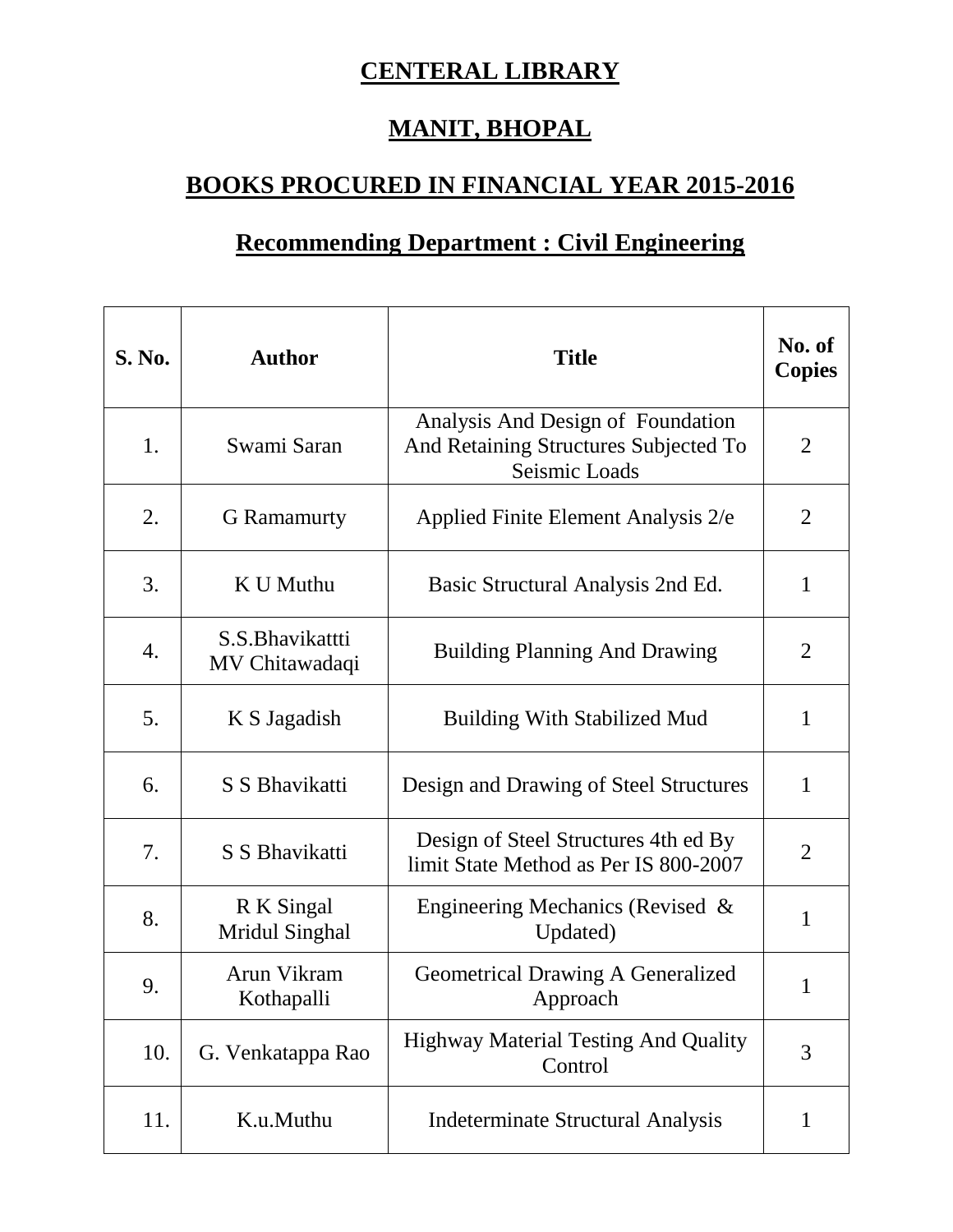| <b>S. No.</b> | <b>Author</b>       | <b>Title</b>                                                                               | No. of<br><b>Copies</b> |
|---------------|---------------------|--------------------------------------------------------------------------------------------|-------------------------|
| 12.           | Sujit Choudhury     | An Introduction To Geographic<br><b>Information Technology</b>                             | $\mathbf{1}$            |
| 13.           | P N Godbole         | <b>Introduction To Finite Elements Method</b>                                              | $\overline{2}$          |
| 14.           | S Kanthimathinathan | Limit State Design Of Steel Structures<br>As Per IS:800/2007                               | $\overline{2}$          |
| 15.           | S.S. Bhavikattti    | <b>Material Of Construction Vol-1</b>                                                      | $\mathbf{1}$            |
| 16.           | S.S. Bhavikattti    | <b>Material Of Construction Vol-2</b>                                                      | $\mathbf{1}$            |
| 17.           | S S Bhavikatti      | Matrix Methods of Structural Analysis                                                      | 3                       |
| 18.           | J R Mudakavi        | Principles and Practices of Air Pollution<br><b>Control and Analysis</b>                   | 4                       |
| 19.           | <b>S</b> K Dwivedy  | <b>Recent Advances in Computational</b><br>Mechanics and Simulation (Set of 2)<br>Volumes) | 1                       |
| 20.           | Swami Saran         | Reinforced Soil And Its Engineering<br>Applications 2/e                                    | 1                       |
| 21.           | S S Bhavikatti      | Surveying and Leveling Volume I                                                            | $\mathbf{1}$            |
| 22.           | S S Bhavikatti      | <b>Surveying Theory and Practice</b>                                                       | $\mathbf{1}$            |
| 23.           | R Gopalan           | A Laboratory Manual for Environmental<br>Chemistry                                         | 10                      |
| 24.           | Dinabandhu Sahoo    | Algal Biotechnology and environment                                                        | $\overline{2}$          |
| 25.           | D K Maheshwari      | <b>Bioremediation of Pollutants</b>                                                        | 2                       |